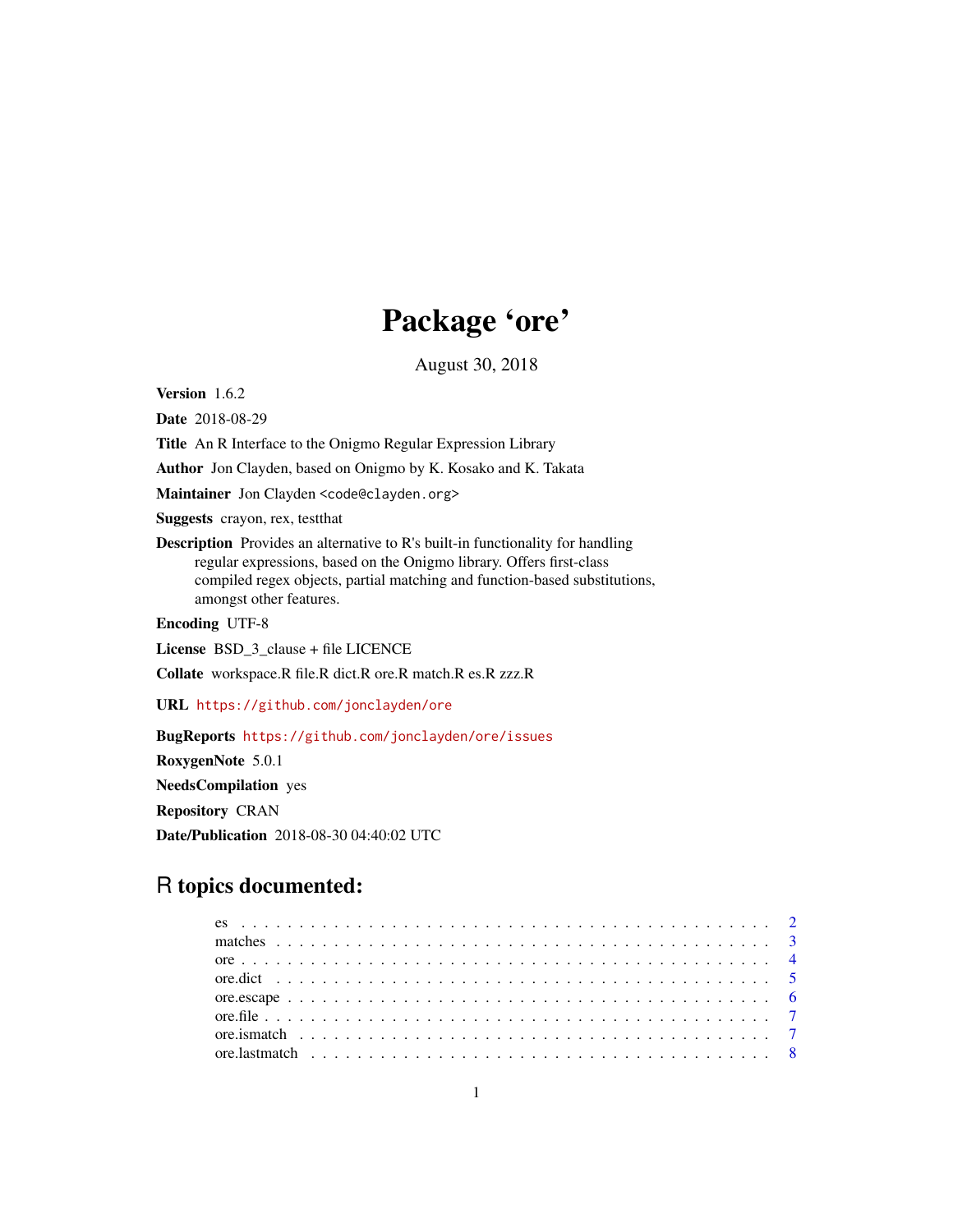<span id="page-1-0"></span>

| Index |  |  |  |  |  |  |  |  |  |  |  |  |  |  |  |  |  |  |  |  |
|-------|--|--|--|--|--|--|--|--|--|--|--|--|--|--|--|--|--|--|--|--|
|       |  |  |  |  |  |  |  |  |  |  |  |  |  |  |  |  |  |  |  |  |
|       |  |  |  |  |  |  |  |  |  |  |  |  |  |  |  |  |  |  |  |  |

es *Expression substitution*

# Description

Evaluate R expressions and substitute their values into one or more strings.

## Usage

es(text, round = NULL, signif = NULL, envir = parent.frame())

# Arguments

| text   | A vector of strings to substitute into.                                                                                                                                                        |
|--------|------------------------------------------------------------------------------------------------------------------------------------------------------------------------------------------------|
| round  | NULL or a single integer, giving the number of decimal digits for rounding nu-<br>meric expressions. This argument takes priority over signif.                                                 |
| signif | NULL or a single integer, giving the number of significant decimal digits to use<br>for numeric expressions. The round argument takes priority over this one, and<br>will be used if not NULL. |
| envir  | The environment to evaluate expressions in.                                                                                                                                                    |
|        |                                                                                                                                                                                                |

# Details

Each part of the string surrounded by " $\# {\}^y$ " is extracted, evaluated as R code in the specified environment, and then its value is substituted back into the string. The literal string "#{}" can be obtained by escaping the hash character, viz. " $\setminus \{f\}'$ . The block may contain multiple R expressions, separated by semicolons, but may not contain additional braces.

# Value

The final strings, with expression values substituted into them.

# See Also

[ore.subst](#page-11-1)

# Examples

```
es("pi is #{pi}")
es("pi is \#{pi}")
es("The square-root of pi is approximately #{sqrt(pi)}", signif=4)
es("1/(1+x) for x=3 is #{x \le -3; 1/(1+x)}")
```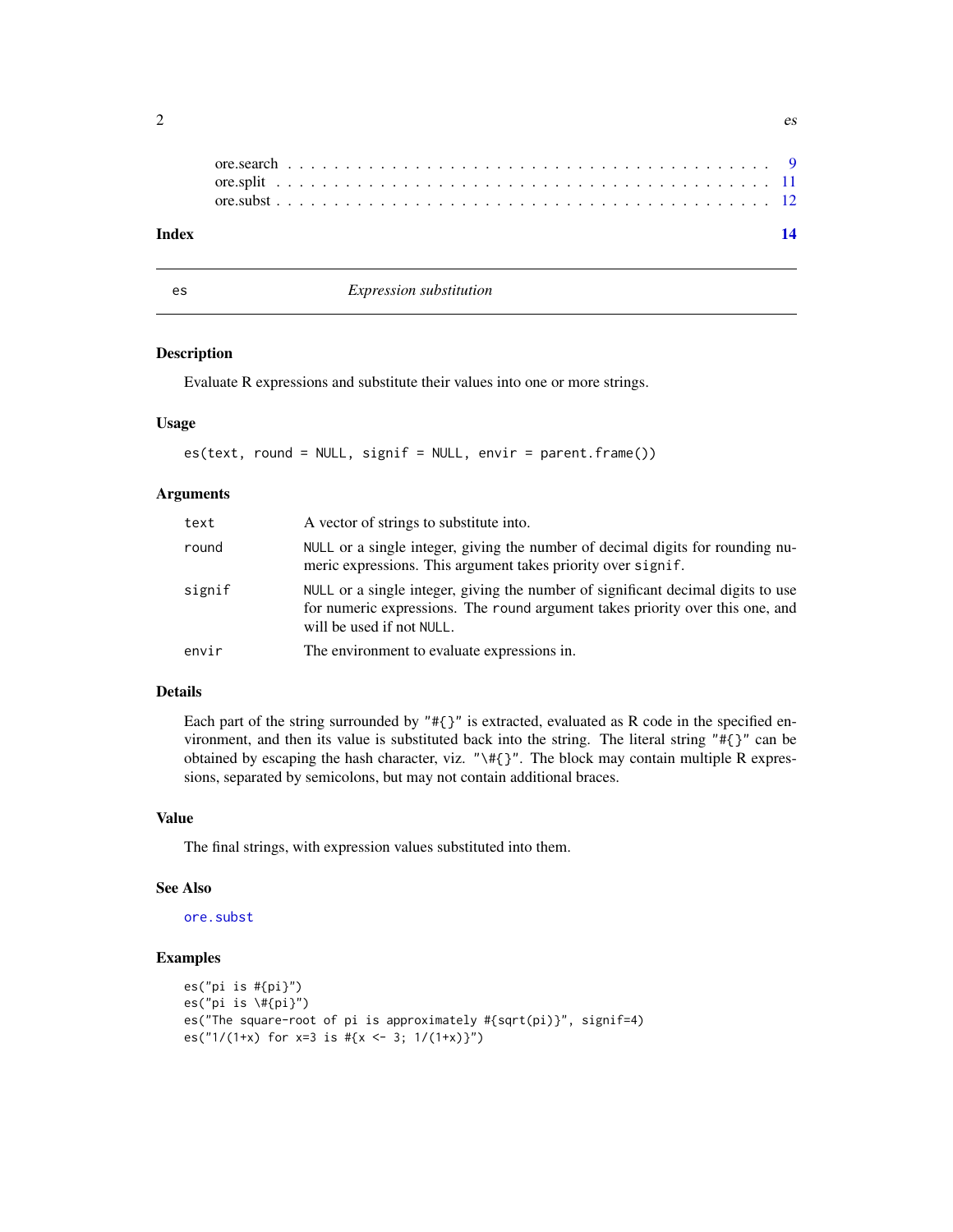<span id="page-2-1"></span><span id="page-2-0"></span>

# <span id="page-2-2"></span>Description

These functions extract entire matches, or just subgroup matches, from objects of class "orematch". They can also be applied to lists of these objects, as returned by ore. search when more than one string is searched. For other objects they return NA.

# Usage

```
matches(object, ...)
## S3 method for class 'orematches'
matches(object, simplify = TRUE, ...)## S3 method for class 'orematch'
matches(object, ...)
## Default S3 method:
matches(object, ...)
groups(object, ...)
## S3 method for class 'orematches'
groups(object, simplify = TRUE, ...)## S3 method for class 'orematch'
groups(object, ...)
## S3 method for class 'orearg'
groups(object, ...)
## Default S3 method:
groups(object, ...)
```

| object   | An R object. Methods are provided for generic lists and "orematch" objects. If<br>no object is provided (i.e. the method is called with no arguments), the value of<br>ore. lastmatch will be used as a default. |
|----------|------------------------------------------------------------------------------------------------------------------------------------------------------------------------------------------------------------------|
| .        | Further arguments to methods.                                                                                                                                                                                    |
| simplify | For the list methods, should nonmatching elements be removed from the result?                                                                                                                                    |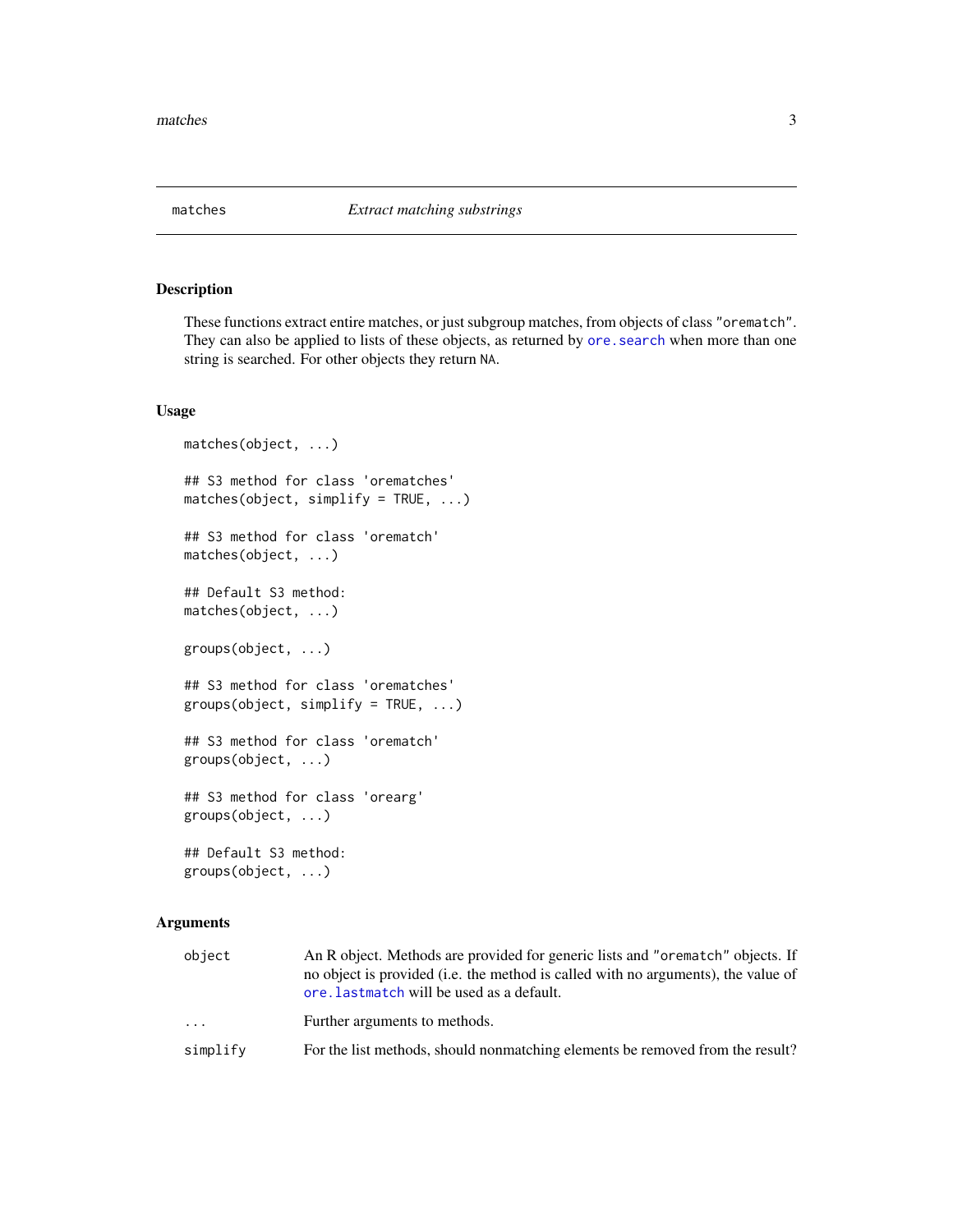# <span id="page-3-0"></span>Value

A vector, matrix, array, or list of the same, containing full matches or subgroups. If simplify is TRUE, the result may have a dropped attribute, giving the indices of nonmatching elements.

# See Also

[ore.search](#page-8-1)

<span id="page-3-1"></span>ore *Oniguruma regular expressions*

# Description

Create, test for, and print objects of class "ore", which represent Oniguruma regular expressions. These are length-1 character vectors with additional attributes, including a pointer to the compiled version.

# Usage

 $ore(..., options = "", encoding = "auto", syntax = c("ruby", "fixed"))$ is.ore(x) ## S3 method for class 'ore'  $print(x, \ldots)$ 

| $\ddots$ | One or more strings or dictionary labels, constituting a valid regular expression<br>after being concatenated together. Elements drawn from the dictionary will be<br>surrounded by parentheses, turning them into groups. Note that backslashes<br>should be doubled, to avoid them being interpreted as character escapes by R.<br>The $\ldots$ argument is ignored by the print method. |
|----------|--------------------------------------------------------------------------------------------------------------------------------------------------------------------------------------------------------------------------------------------------------------------------------------------------------------------------------------------------------------------------------------------|
| options  | A string composed of characters indicating variations on the usual interpretation<br>of the regex. These may currently include "i" for case-insensitive matching, and<br>"m" for multiline matching (in which case "." matches the newline character).                                                                                                                                     |
| encoding | The encoding that matching will take place in, a string string naming one of<br>the encoding types discussed in Encoding, or "auto". In the latter case, the<br>encoding of pattern will be used.                                                                                                                                                                                          |
| syntax   | The regular expression syntax being used. The default is "ruby", which reflects<br>the syntax of the Ruby language, which is very similar to that of Perl. An alter-<br>native is "fixed", for literal matching without special treatment of characters.                                                                                                                                   |
| x        | An R object.                                                                                                                                                                                                                                                                                                                                                                               |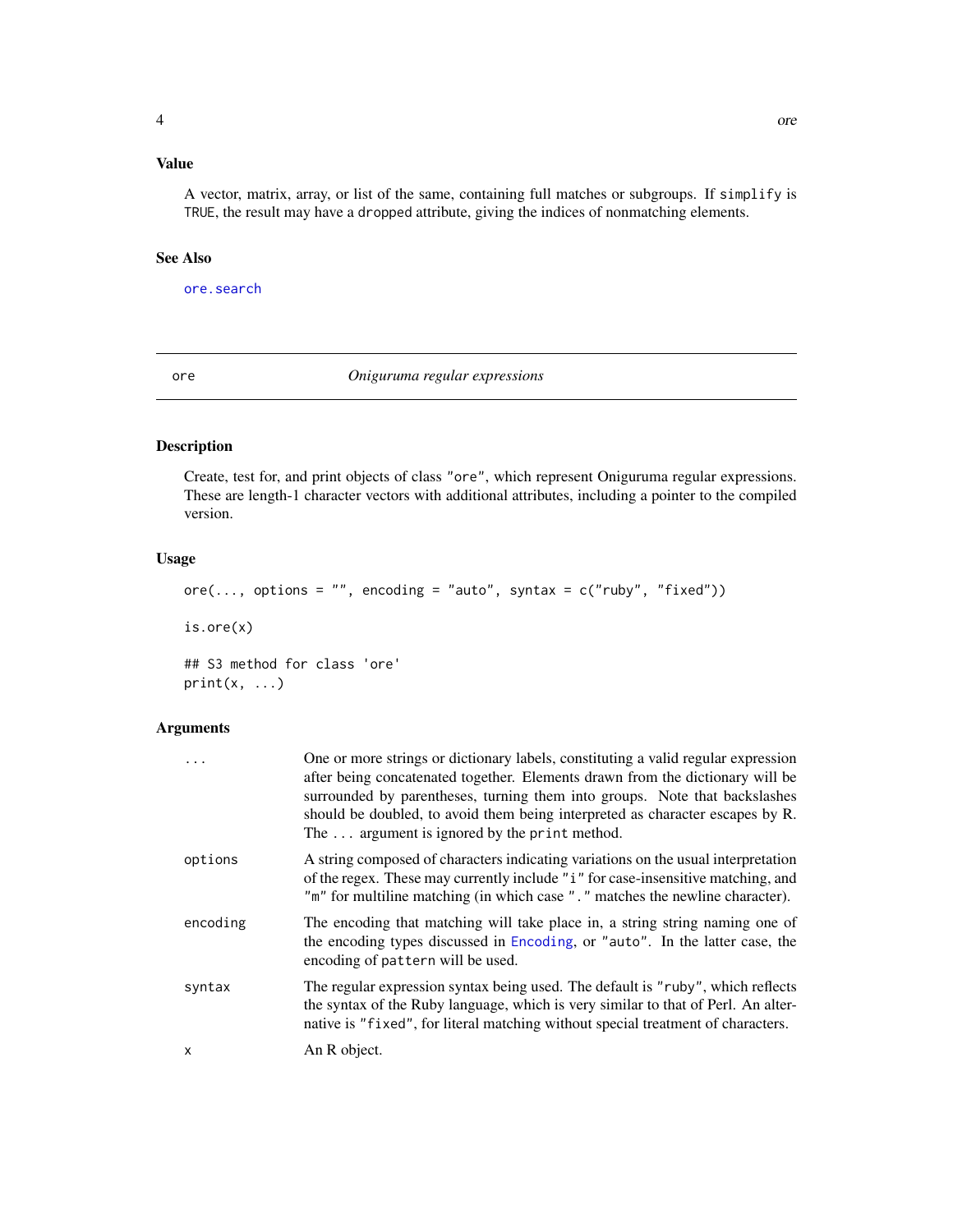#### <span id="page-4-0"></span>ore.dict 5

# Value

The ore function returns the final pattern, with class "ore" and the following attributes:

| .compiled  | A low-level pointer to the compiled version of the regular expresion. |
|------------|-----------------------------------------------------------------------|
| options    | Options, copied from the argument of the same name.                   |
| encoding   | The specified or detected encoding.                                   |
| syntax     | The specified syntax type.                                            |
| nGroups    | The number of groups in the pattern.                                  |
| groupNames | Group names, if applicable.                                           |

The is.ore function returns a logical vector indicating whether its argument represents an "ore" object.

# See Also

For full details of supported syntax, please see [https://raw.githubusercontent.com/k-takata/](https://raw.githubusercontent.com/k-takata/Onigmo/master/doc/RE) [Onigmo/master/doc/RE](https://raw.githubusercontent.com/k-takata/Onigmo/master/doc/RE). The [regex](#page-0-0) page is also useful as a quick reference, since PCRE (used by base R) and Oniguruma (used by ore) have similar features. See [ore.dict](#page-4-1) for details of the pattern dictionary.

### Examples

# This matches a positive or negative integer ore("-? $\ldots$ )

# This matches words of exactly four characters ore("\\b\\w{4}\\b")

<span id="page-4-1"></span>ore.dict *Get or set entries in the pattern dictionary*

## Description

This function allows the user to get or set entries in the pattern dictionary, a library of regular expressions whose elements can be referred to by name in [ore](#page-3-1), and therefore easily reused.

# Usage

ore.dict(..., enclos = parent.frame())

| $\cdot$ $\cdot$ $\cdot$ | One or more strings or dictionary keys. Unnamed, literal strings will be returned |
|-------------------------|-----------------------------------------------------------------------------------|
|                         | unmodified, named strings will be added to the dictionary, and unquoted names     |
|                         | will be resolved using the dictionary.                                            |
| enclos                  | Enclosure for resolving names not present in the dictionary. Passed to eval.      |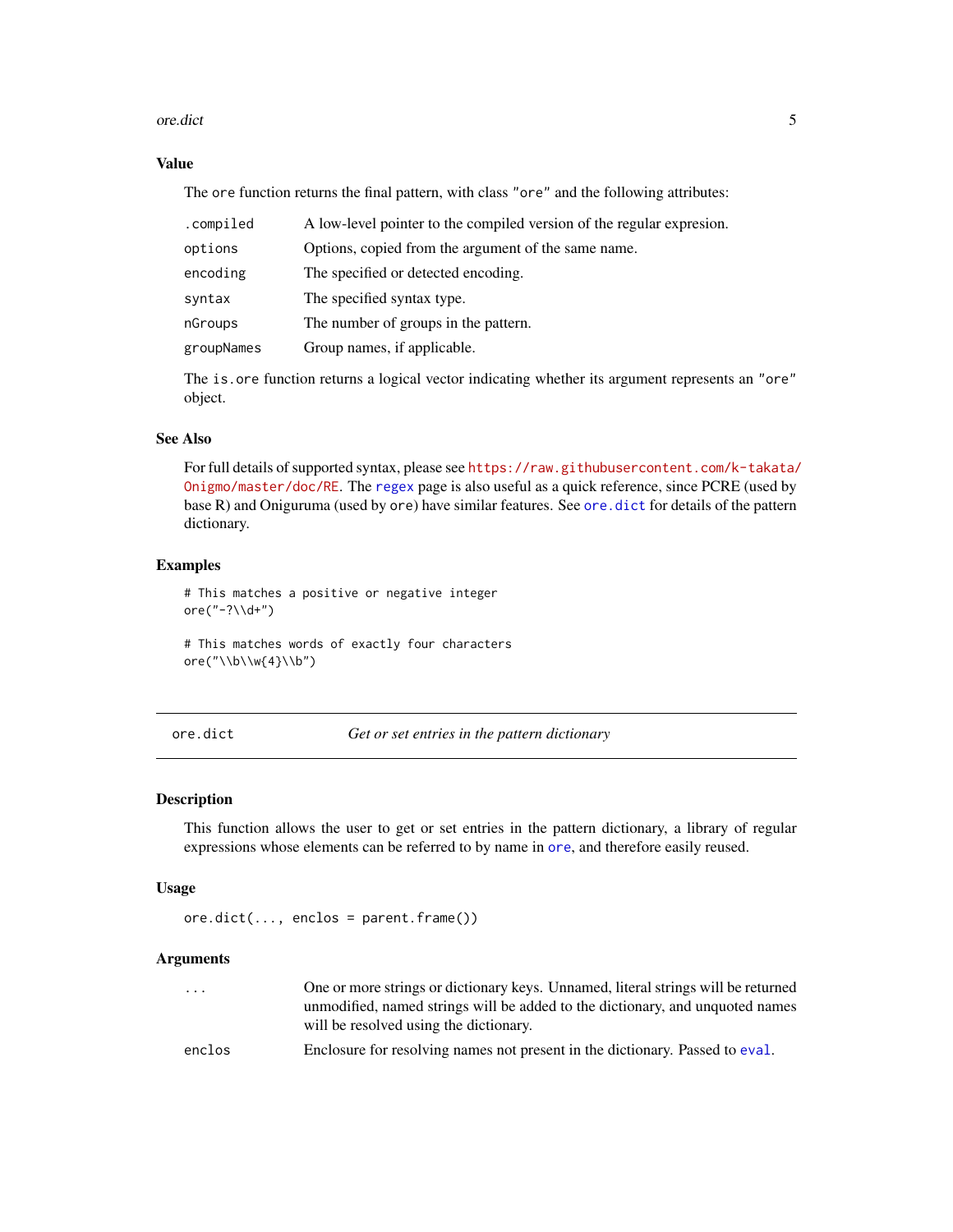### <span id="page-5-0"></span>Value

If no arguments are provided, the whole dictionary is returned. Otherwise the return value is a (possibly named) character vector of resolved strings.

# See Also

[ore](#page-3-1), which passes its arguments through this function

#### Examples

```
# Literal strings are returned as-is
ore.dict("protocol")
# Named arguments are added to the dictionary
ore.dict(protocol="\\w+://")
# ... and can be retrieved by name
ore.dict(protocol)
```
ore.escape *Escape regular expression special characters*

# Description

Escape characters that would usually be interpreted specially in a regular expression, returning a modified version of the argument. This can be useful when incorporating a general-purpose string into a larger regex.

# Usage

ore.escape(text)

# Arguments

text A character vector.

#### Value

A modified version of the argument, with special characters escaped by prefixing them with a backslash.

# See Also

[ore](#page-3-1)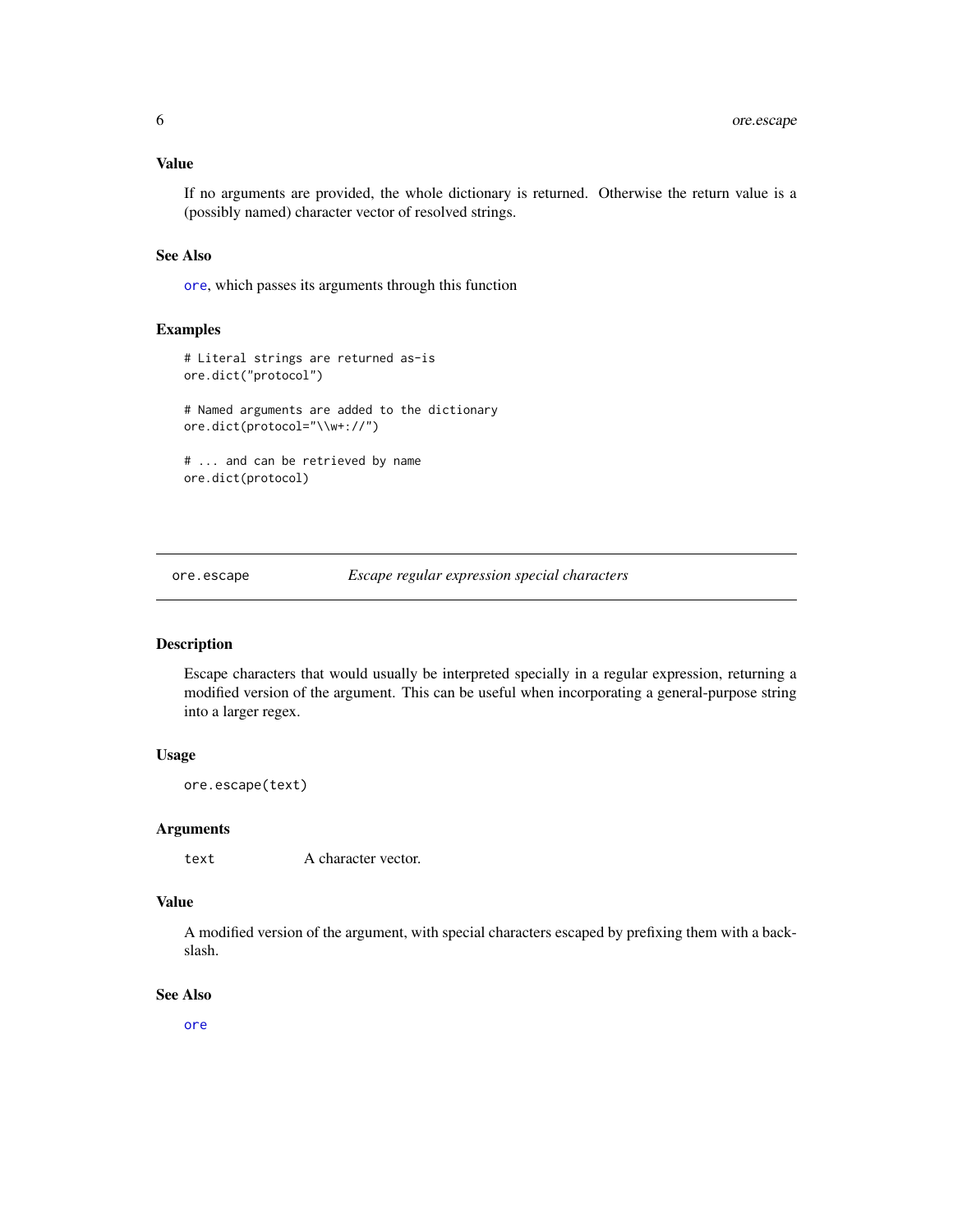<span id="page-6-1"></span><span id="page-6-0"></span>

# Description

Identify a file path to be used as a text source for a subsequent call to ore. search.

# Usage

```
ore.file(path, encoding = getOption("ore.encoding"), binary = FALSE)
```
# Arguments

| path     | A character string giving the file path.                                                                                                         |
|----------|--------------------------------------------------------------------------------------------------------------------------------------------------|
| encoding | A character string giving the encoding of the file. This should match the encod-<br>ing of the regular expression used in a call to ore, search. |
| binary   | A logical value: if TRUE, the file will be search bytewise, and encoding will be<br>fixed to be "ASCII".                                         |

# See Also

[ore.search](#page-8-1) for actually searching through the file.

ore.ismatch *Does text match a regex?*

# Description

These functions test whether the elements of a character vector match a Oniguruma regular expression. The actual match can be retrieved using [ore.lastmatch](#page-7-1).

# Usage

ore.ismatch(regex, text, ...) X %~% Y X %~~% Y X %~|% Y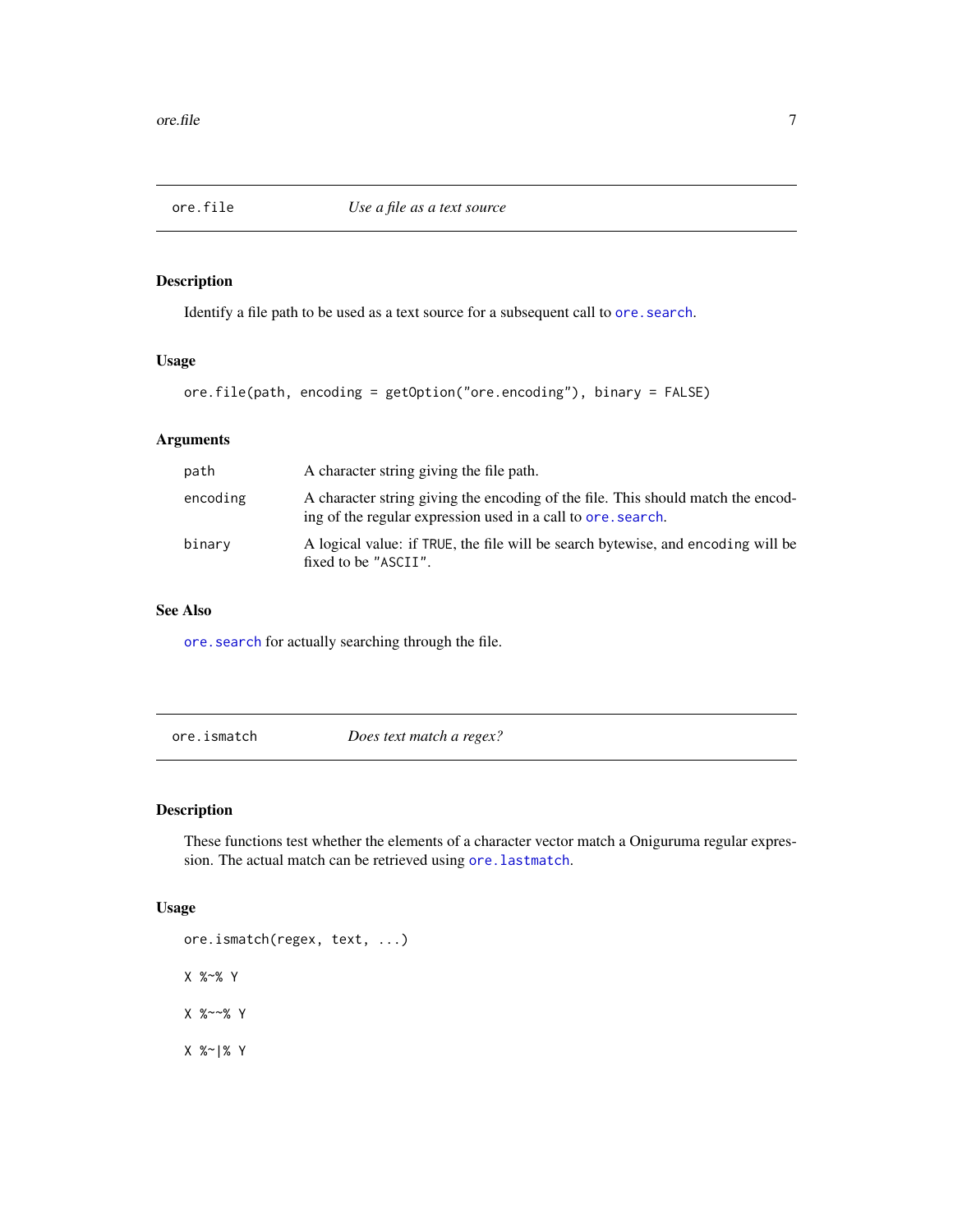## <span id="page-7-0"></span>Arguments

| regex    | A single character string or object of class "ore". |
|----------|-----------------------------------------------------|
| text     | A character vector of strings to search.            |
| $\cdots$ | Further arguments to ore, search.                   |
| X        | A character vector or "ore" object. See Details.    |
| Υ        | A character vector. See Details.                    |

# Details

The %~% infix shorthand corresponds to ore.ismatch(...,all=FALSE), while %~~% corresponds to ore.ismatch(...,all=TRUE). Either way, the first argument can be an "ore" object, in which case the second is the text to search, or a character vector, in which case the second argument is assumed to contain the regex. The %~|% shorthand returns just those elements of the text vector which match the regular expression.

# Value

A logical vector, indicating whether elements of text match regex, or not.

#### See Also

[ore.search](#page-8-1)

# Examples

```
# Test for the presence of a vowel
ore.ismatch("[aeiou]", c("sky","lake")) # => c(FALSE,TRUE)
# The same thing, in shorter form
c("sky","lake") %~% "[aeiou]"
# Same again: the first argument must be an "ore" object this way around
ore("[aeiou]") %~% c("sky","lake")
```
<span id="page-7-1"></span>ore.lastmatch *Retrieve the last match*

#### Description

This function can be used to obtain the "orematch" object, or list, corresponding to the last call to ore. search. This can be useful after performing a search implicitly, for example with  $\alpha$ %.

#### Usage

ore.lastmatch(simplify = TRUE)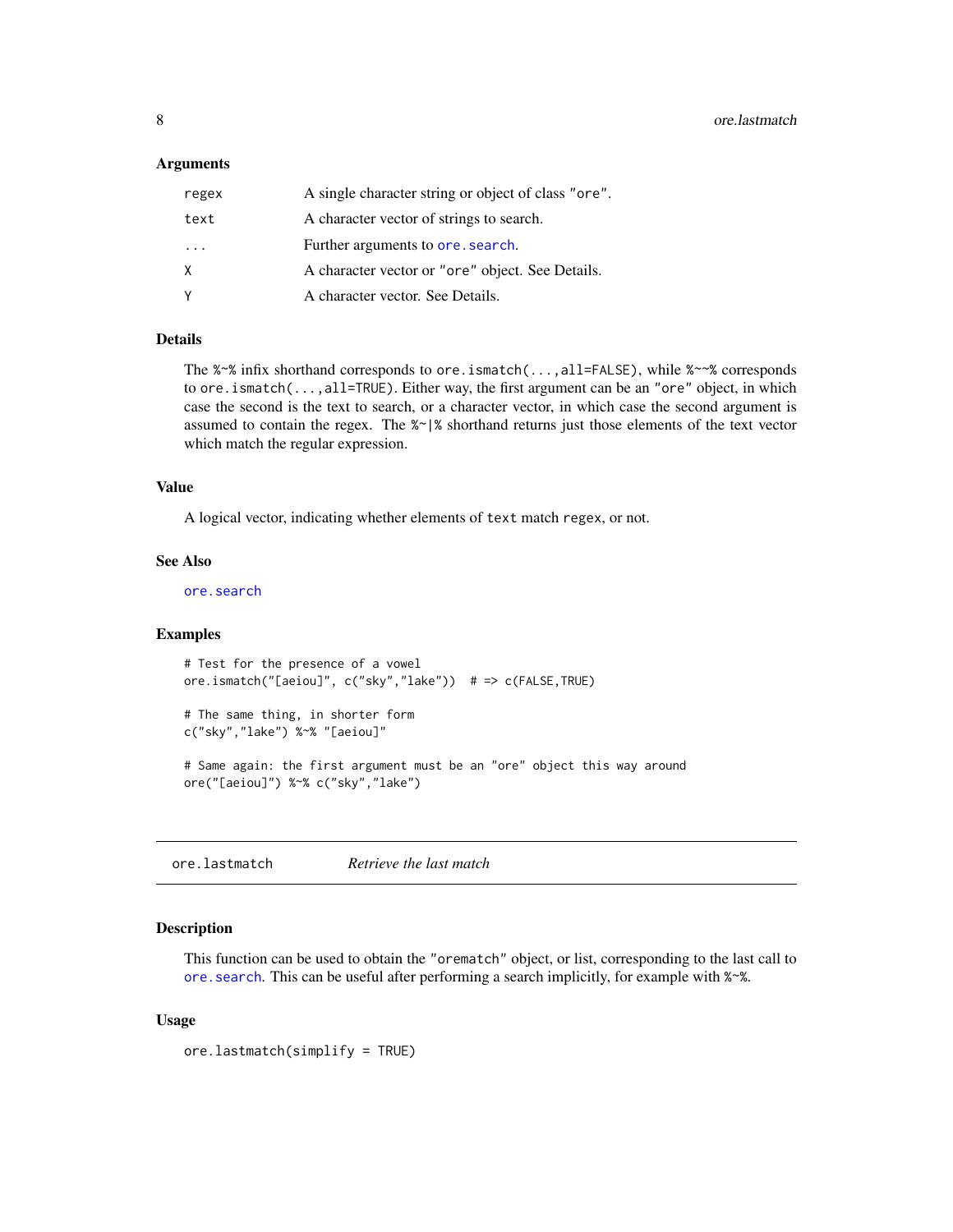#### <span id="page-8-0"></span>ore.search 9

#### Arguments

simplify If TRUE and the last match was against a single string, then the "orematch" object will be returned, instead of a list with one element.

## Value

An "orematch" object or list. See [ore.search](#page-8-1) for details.

<span id="page-8-1"></span>ore.search *Search for matches to a regular expression*

# Description

Search a character vector for one or more matches to an Oniguruma-compatible regular expression. The result is of class "orematches", for which printing and indexing methods are available.

# Usage

```
ore.search(regex, text, all = FALSE, start = 1L, simplify = TRUE,
  incremental = !all)
is.orematch(x)
## S3 method for class 'orematch'
x[j, k, ...]
## S3 method for class 'orematches'
x[i, j, k, ...]
## S3 method for class 'orematch'
print(x, lines = NULL, context = NULL, width = NULL,
  ...)
## S3 method for class 'orematches'
print(x, \ldots)
```

| regex | A single character string or object of class "ore". In the former case, this will<br>first be passed through ore.                                                             |
|-------|-------------------------------------------------------------------------------------------------------------------------------------------------------------------------------|
| text  | A vector of strings to match against, or the result of a call to ore. File to search<br>in a file. In the latter case, match offsets will be relative to the file's encoding. |
| all   | If TRUE, then all matches within each element of text will be found. Otherwise,<br>the search will stop at the first match.                                                   |
| start | An optional vector of offsets (in characters) at which to start searching. Will be<br>recycled to the length of text.                                                         |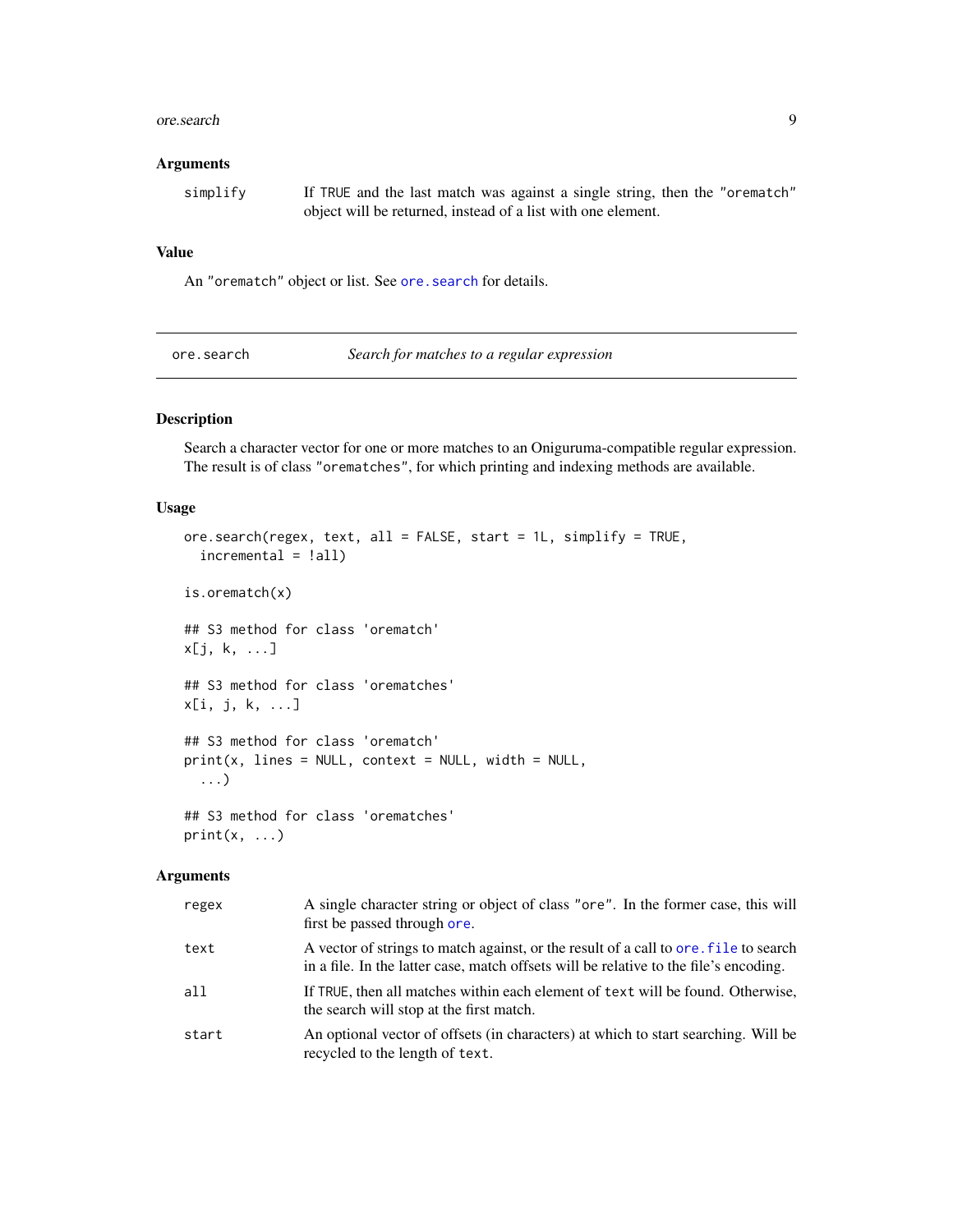| simplify    | If TRUE, an object of class "orematch" will be returned if text is of length<br>1. Otherwise, a list of such objects, with class "orematches", will always be<br>returned.          |
|-------------|-------------------------------------------------------------------------------------------------------------------------------------------------------------------------------------|
| incremental | If TRUE and the text argument points to a file, the file is read in increasingly<br>large blocks. This can reduce search time in large files.                                       |
| X           | An R object.                                                                                                                                                                        |
| j           | For indexing, the match number.                                                                                                                                                     |
| k           | For indexing, the group number.                                                                                                                                                     |
| $\cdots$    | Ignored.                                                                                                                                                                            |
| i           | For indexing into an "orematches" object only, the string number.                                                                                                                   |
| lines       | The maximum number of lines to print. If NULL, this defaults to the value of the<br>"ore. lines" option, or 0 if that is unset or invalid. Zero means no limit.                     |
| context     | The number of characters of context to include either side of each match. If<br>NULL, this defaults to the value of the "ore context" option, or 30 if that is<br>unset or invalid. |
| width       | The number of characters in each line of printed output. If NULL, this defaults to<br>the value of the standard "width" option.                                                     |
|             |                                                                                                                                                                                     |

# Value

For ore.search, an "orematch" object, or a list of the same, each with elements

| text        | A copy of the text element for the current match.                                                                                                                              |
|-------------|--------------------------------------------------------------------------------------------------------------------------------------------------------------------------------|
| nMatches    | The number of matches found.                                                                                                                                                   |
| offsets     | The offsets (in characters) of each match.                                                                                                                                     |
| byteOffsets | The offsets (in bytes) of each match.                                                                                                                                          |
| lengths     | The lengths (in characters) of each match.                                                                                                                                     |
| byteLengths | The lengths (in bytes) of each match.                                                                                                                                          |
| matches     | The matched substrings.                                                                                                                                                        |
| groups      | Equivalent metadata for each parenthesised subgroup in regex, in a series of<br>matrices. If named groups are present in the regex then dimnames will be set<br>appropriately. |

For is.orematch, a logical vector indicating whether the specified object has class "orematch". For extraction with one index, a vector of matched substrings. For extraction with two indices, a vector or matrix of substrings corresponding to captured groups.

#### Note

Only named \*or\* unnamed groups will currently be captured, not both. If there are named groups in the pattern, then unnamed groups will be ignored.

By default the print method uses the crayon package (if it is available) to determine whether or not the R terminal supports colour. Alternatively, colour printing may be forced or disabled by setting the "ore.colour" (or "ore.color") option to a logical value.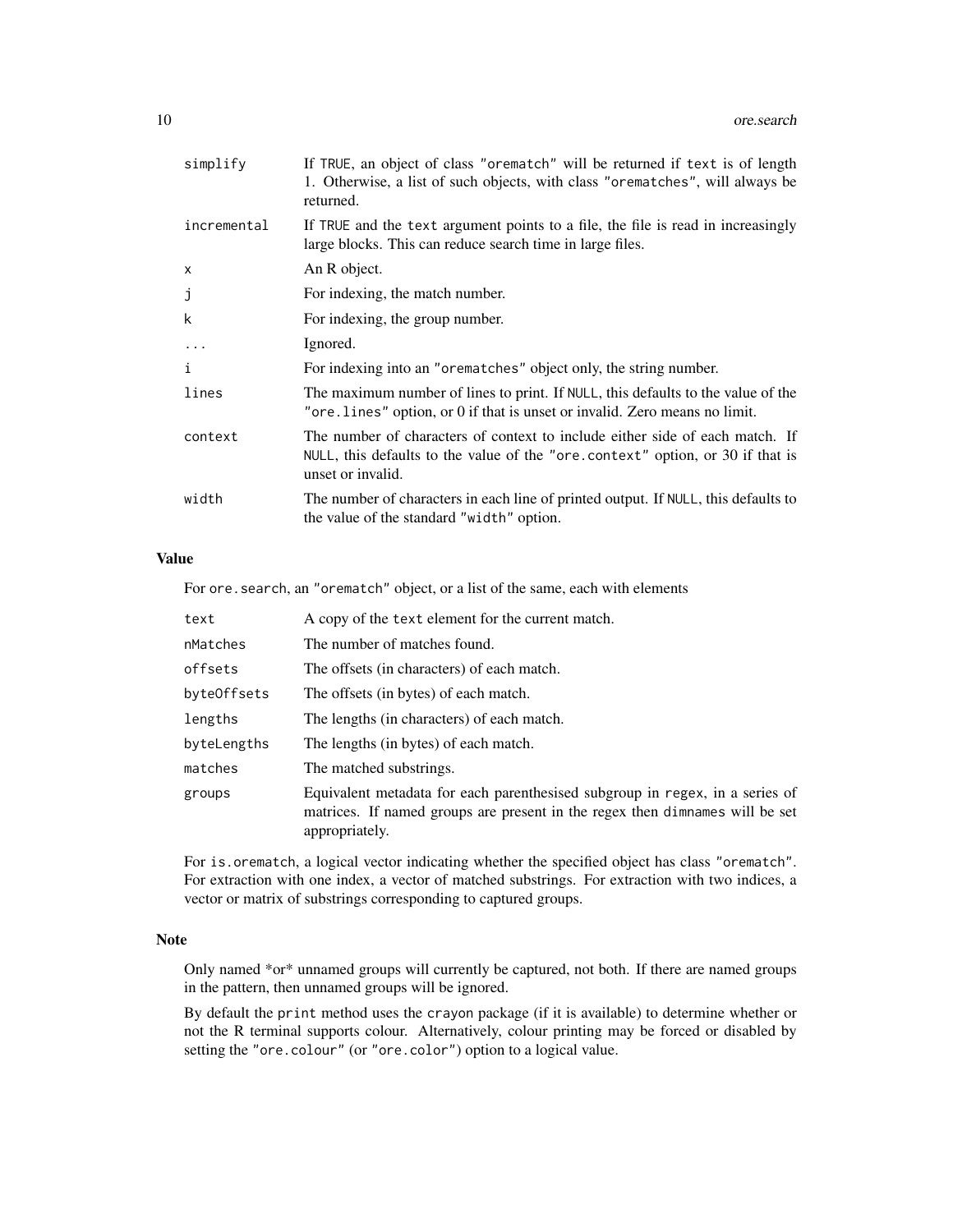#### <span id="page-10-0"></span>ore.split that the contract of the contract of the contract of the contract of the contract of the contract of the contract of the contract of the contract of the contract of the contract of the contract of the contract of

# See Also

[ore](#page-3-1) for creating regex objects; [matches](#page-2-1) and [groups](#page-2-2) for an alternative to indexing for extracting matching substrings.

# Examples

```
# Pick out pairs of consecutive word characters
match <- ore.search("(\\w)(\\w)", "This is a test", all=TRUE)
# Find the second matched substring ("is", from "This")
match[2]
# Find the content of the second group in the second match ("s")
match[2,2]
```
# ore.split *Split strings using a regex*

## Description

This function breaks up the strings provided at regions matching a regular expression, removing those regions from the result. It is analogous to the [strsplit](#page-0-0) function in base R.

# Usage

```
ore.split(regex, text, start = 1L, simplify = TRUE)
```
# Arguments

| regex    | A single character string or object of class "ore". In the former case, this will<br>first be passed through ore.                                        |
|----------|----------------------------------------------------------------------------------------------------------------------------------------------------------|
| text     | A vector of strings to match against.                                                                                                                    |
| start    | An optional vector of offsets (in characters) at which to start searching. Will be<br>recycled to the length of text.                                    |
| simplify | If TRUE, a character vector containing the pieces will be returned if text is of<br>length 1. Otherwise, a list of such objects will always be returned. |

# Value

A character vector or list of substrings.

# See Also

[ore.search](#page-8-1)

#### Examples

```
ore.split("-?\\d+", "I have 2 dogs, 3 cats and 4 hamsters")
```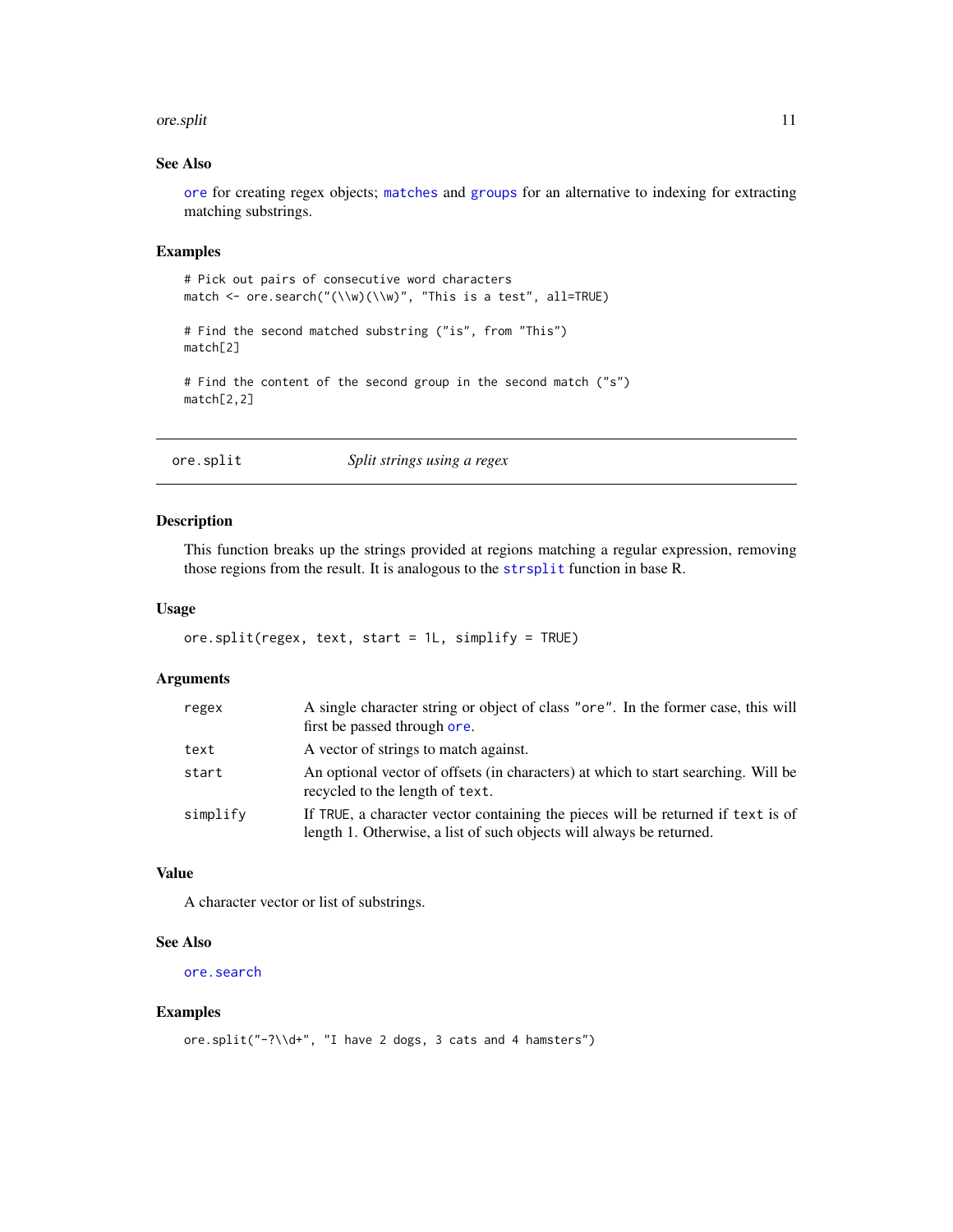<span id="page-11-1"></span><span id="page-11-0"></span>

#### Description

This function substitutes new text into strings in regions that match a regular expression. The substitutions may be simple text, may include references to matched subgroups, or may be created by an R function.

## Usage

```
ore.subst(regex, replacement, text, ..., all = FALSE)
```
#### Arguments

| regex       | A single character string or object of class "ore". In the former case, this will<br>first be passed through ore.           |
|-------------|-----------------------------------------------------------------------------------------------------------------------------|
| replacement | A single character string, or a function to be applied to the matches.                                                      |
| text        | A vector of strings to match against.                                                                                       |
| $\ddots$ .  | Further arguments to replacement, if it is a function.                                                                      |
| all         | If TRUE, then all matches within each element of text will be found. Otherwise,<br>the search will stop at the first match. |

# Details

If replacement is a function, then it will be passed as its first argument an object of class "orearg". This is a character vector containing as its elements the matched substrings, and with an attribute containing the matches for parenthesised subgroups, if there are any. A [groups](#page-2-2) method is available for this class, so the groups attribute can be easily obtained that way. The substitution function will be called once per element of text.

# Value

A version of text with the substitutions made.

#### See Also

# [ore.search](#page-8-1)

#### Examples

```
# Simple text substitution (produces "no dogs")
ore.subst("\\d+", "no", "2 dogs")
# Back-referenced substitution (produces "22 dogs")
ore.subst("(\\d+)", "\\1\\1", "2 dogs")
```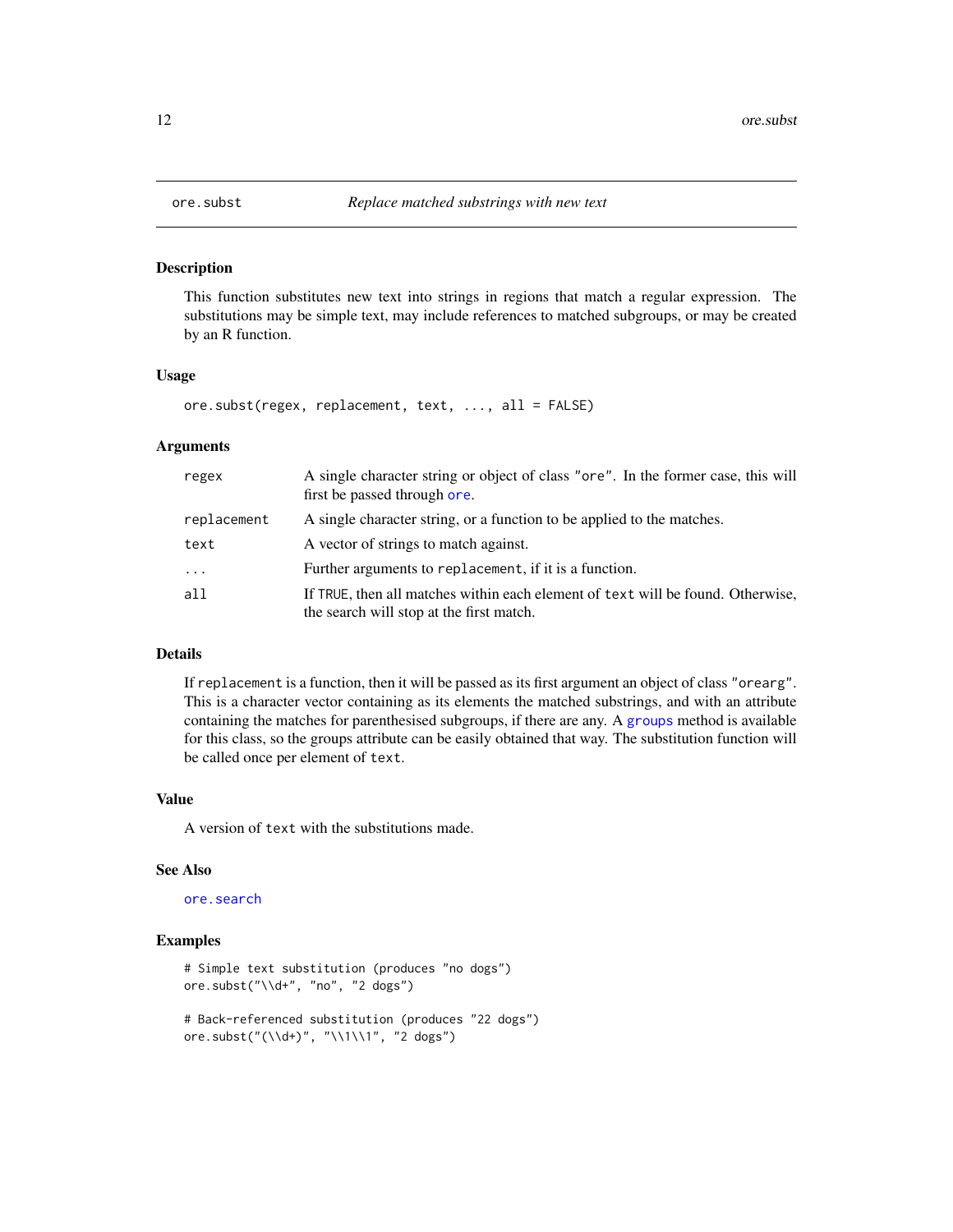#### ore.subst 13

```
# Function-based substitution (produces "4 dogs")
ore.subst("\\d+", function(i) as.numeric(i)^2, "2 dogs")
```